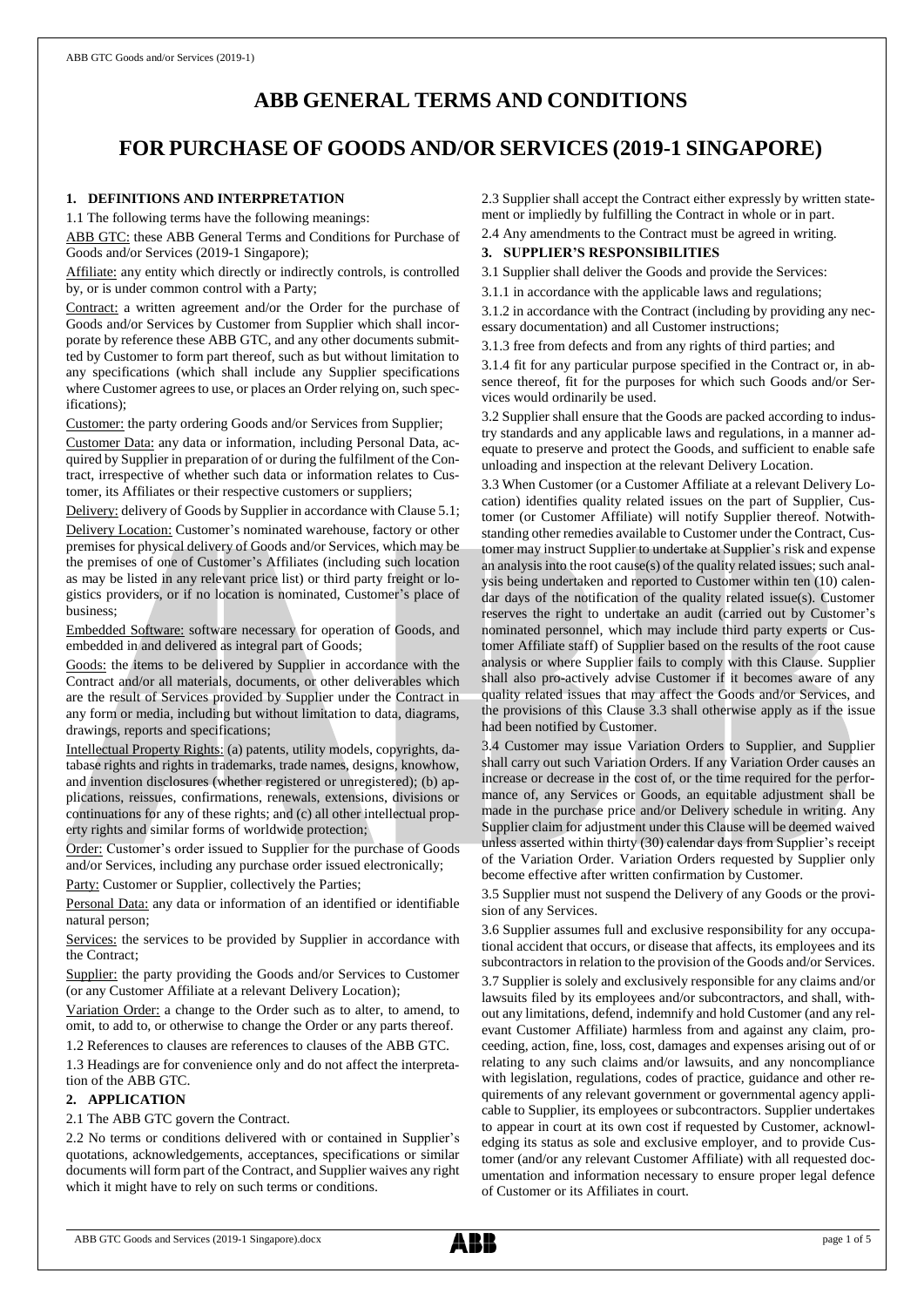3.8 Customer is authorized to make, or procure the making of, any payments due to Supplier's employees and subcontractors providing Goods and/or Services under the Contract, in order to avoid lawsuits, liens or encumbrances. Such payments may be made through withholding Supplier's credits, offsetting or in any other way. Supplier shall provide any support requested by Customer with regard to such payments and indemnify and hold harmless Customer and its Affiliates for any payments made.

# **4. PAYMENT, INVOICING**

4.1 In consideration of the Goods delivered and/or the Services provided by Supplier in accordance with the Contract, Customer shall pay to Supplier the purchase price stated in the Contract provided the invoice fulfils the requirements defined by Customer. Payment shall be made in the country in which Supplier is registered, to a bank account in the name of Supplier. The price is inclusive of all fees and taxes (other than VAT or equivalent) and of all costs of manufacturing, processing, warehousing and packaging (including returning any returnable packaging) of any Goods.

4.2 Supplier shall submit invoices in an auditable form, complying with applicable laws, generally accepted accounting principles and the specific Customer requirements, containing the following minimum information: Supplier name, address and reference person including contact details; invoice date; invoice number; Order number and Supplier number; address of Customer; quantity; specification of Goods and/or Services; price (total amount invoiced); currency; tax or VAT amount; tax or VAT number; Authorized Economic Operator and/or Approved Exporter Authorization number and/or other customs identification number, if applicable; payment terms as agreed. Supplier shall state the Order number on all invoices (in particular but not limited to commercial, pro forma or customs invoices).

4.3 Invoices must be sent to the billing address specified in the Contract (or as otherwise agreed with Customer).

4.4 Customer shall pay the invoice in accordance with the payment terms agreed in the Contract.

4.5 Customer will reimburse expenses only at cost and to the extent agreed in writing.

4.6 Services charged on the basis of hourly rates require written confirmation of Supplier's time sheets by Customer. Supplier shall submit such time sheets to Customer for confirmation as may be instructed by Customer but latest together with any related invoice. Confirmation of time sheets cannot be construed as acknowledgement of any claims. Customer is not obliged to pay invoices based on time sheets which are not confirmed by Customer in writing.

4.7 Customer reserves the right to set off or withhold payment for Goods and/or Services not provided in accordance with the Contract.

4.8 If an invoice received by Customer is not paid by the due date, Supplier may give notice in writing that the amount is overdue. Thirty (30) days after receipt of notice, unless the payment is disputed in good faith by Customer, Supplier may charge interest at the rate of 3% above the 3-month LIBOR rate (for unsecured USD loans) on any unpaid and undisputed amount, from the date payment fell due (or such other date as may be agreed in writing between the Parties), until receipt of the amount owed. Supplier acknowledges and agrees that this Clause 4.8 provides Supplier with a substantial remedy in respect of any late payment of sums due under any Contract.

## **5. DELIVERY, PERFORMANCE OF SERVICES**

5.1 Unless agreed otherwise in the Contract, the Goods shall be delivered in accordance with INCOTERMS 2010 FCA, to the Delivery Location.

5.2 The Services shall be provided at the Delivery Location.

5.3 Supplier shall provide, no later than at the time of acceptance of the Contract, the following minimum information: number of packages and contents, the customs tariff numbers of the country of consignment, and the countries of origin for all Goods. For controlled Goods, the relevant national export control numbers must be indicated and, if the Goods and/or Services are subject to U.S. export regulations, the U.S. Export Control Classification Numbers (ECCN) or classification numbers of the International Traffic in Arms Regulations (ITAR) must be specified. Proofs of preferential origin as well as conformity declarations and marks of the country of consignment or destination are to be submitted without being requested; certificates of origin upon request.

5.4 The Goods shall be delivered, and Services shall be provided, during Customer's business hours (or those of the requested Delivery Location) unless otherwise requested by Customer.

5.5 Upon Delivery, Supplier (or its appointed carrier) shall provide Customer (or, if requested, any nominated Customer Affiliate at the Delivery Location) a delivery note and any other required export and import documents not mentioned in Clause 5.3. If Customer has approved partial delivery, such delivery note shall also include the outstanding balance.

5.6 Ownership of the Goods passes to Customer at Delivery. To the extent that the Goods contain Embedded Software, ownership of such Embedded Software will not passto Customer, but Supplier shall grant, or – as applicable – shall procure that the third party owner grants, Customer and all users a worldwide, irrevocable, perpetual, transferable, non-exclusive, royalty-free right to use the Embedded Software as integral part of such Goods and/or for servicing either of them. For the avoidance of doubt, Supplier shall have no rights of retention of title, and Supplier will convey good title to the Goods, free of any liens or encumbrances (but transfer of title and ownership in the Goods to Customer shall not release Customer from its obligation to pay for those Goods, in accordance with the terms of the Contract).

## **6. ACCEPTANCE**

6.1 Delivery of Goods or provision of Services shall not be deemed to be acceptance of such Goods or Services by Customer. Customer (or its nominated Customer Affiliate at the Delivery Location) shall have reasonable time to inspect or test the Goods and/or Services and to report any defects to Supplier. If a defect in the Goods and/or Services was not reasonably detectable during the inspection, Customer (or its nominated Customer Affiliate at the Delivery Location) shall have reasonable time to provide notice of such defect after it has become apparent and/or to reject the Goods and/or Services.

6.2 The Parties may agree on a certain acceptance procedure, in which case acceptance will be subject to Customer's written acceptance statement (or that of Customer's nominated Affiliate). Supplier shall inform Customer (and any relevant Customer Affiliate) in writing within a reasonable time period in advance when the Goods and/or Services are ready for acceptance.

6.3 Customer may enforce any remedy defined in the Contract for any rejected Goods or Services.

## **7. DELAY**

Supplier will deliver Goods in accordance with any date or time, and at least in accordance with any lead times, specified in the Contract. If the Delivery of Goods or the provision of Services does not comply with the agreed date(s), Customer may:

7.1 terminate the Contract in whole or in part;

7.2 refuse any subsequent delivery of the Goods or provision of the Services;

7.3 recover from Supplier any expenses reasonably incurred by Customer (or any affected Customer Affiliate) in obtaining the Goods and/or Services in substitution from another supplier;

7.4 claim damages for any cost, loss, expenses and liquidated damages incurred by Customer (or by any affected Customer Affiliate) which are attributable to Supplier's delay;

7.5 claim liquidated damages as agreed in the Contract; and

it is agreed that Customer may select one or more such remedies, and recovering costs or damages under any of Clauses 7.3 to 7.5 shall not exclude Customer from recovering other costs or damages under the other parts of this Clause 7.

#### **8. WARRANTY AND REMEDIES**

8.1 Supplier warrants that the Goods and/or Services comply with the Contract, including but without limitation to Supplier's responsibilities as defined in Clause 3.1.

ABB GTC Goods and Services (2019-1 Singapore).docx page 2 of 5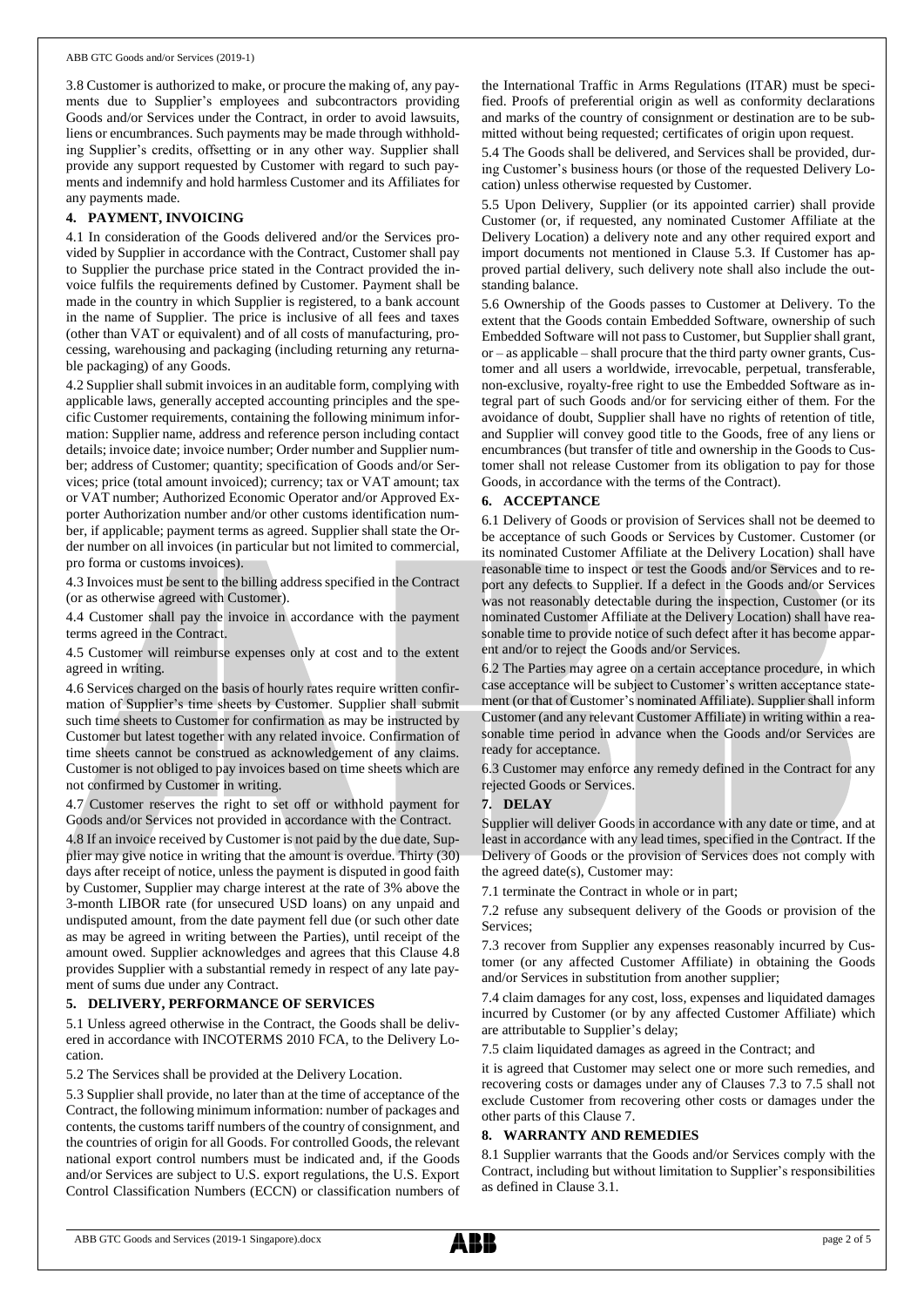8.2 Supplier warrants that the Goods are new and unused at the date of Delivery and remain free from defects during the warranty period.

8.3 The warranty period is twenty four (24) months from Delivery, or as otherwise set out in the Contract.

8.4 In case of breach of any warranty which is not remedied within forty-eight (48) hours from Customer's notification, or in case of any other breach of the Contract, Customer is entitled to enforce any or all of the following remedies at its discretion and at Supplier's expense:

8.4.1 to give Supplier an opportunity to carry out any additional work necessary to ensure that the Contract is fulfilled;

8.4.2 to require Supplier promptly to repair or replace the defective Goods and/or Services;

8.4.2 to carry out (or to instruct a third party to carry out) any additional work necessary to make the Goods and/or Services comply with the Contract;

8.4.3 to refuse any further Goods and/or Services;

8.4.4 to require Supplier to indemnify and hold harmless Customer (and any relevant Customer Affiliate) for such damages as may have been sustained by Customer (or any Customer Affiliate) as a result of Supplier's breach of the Contract;

8.4.5 to terminate the Contract, and in such event:

8.4.5.1 Customer has no obligation to compensate Supplier (including paying for the Goods and/or Services which have been rejected); and

8.4.5.2 at Customer's option, Supplier shall pay back to Customer any remuneration received from Customer for the Goods and/or Services and take back the Goods at Supplier's own cost and risk; and

8.4.5.3 Customer may source equivalent replacement goods and/or services from an alternative supplier (with any incremental costs incurred in doing so being for Supplier's account).

8.5 In case of a breach of any warranty, the entire warranty period shall be restarted for the defective Goods/Services from the date the remediation is completed to Customer's satisfaction.

8.6 The rights and remedies available to Customer under the Contract are cumulative and are not exclusive of any rights or remedies available at law or in equity.

## **9. INTELLECTUAL PROPERTY RIGHTS**

9.1 Subject to Clause 9.2, Supplier hereby grants Customer and its Affiliates, or undertakes to procure that Customer and its Affiliates are granted, a worldwide, irrevocable, transferable, sub-licensable, non-exclusive, royalty-free license to use the Intellectual Property Rights in the Goods, including Embedded Software, if any.

9.2 Supplier herewith assigns to Customer (or will assign to Customer's nominated Affiliate) full ownership rights in any Intellectual Property Rights in Goods resulting from the Services. Supplier further agrees, upon Customer's request and at its cost, to take all further steps necessary to perfect Customer's ownership (or that of its nominated Affiliate) to the Intellectual Property Rights.

9.3 Intellectual Property Rights in any Goods created by or licensed to Supplier prior or outside a Contract (Pre-Existing IPR) will remain vested in Supplier (or the third party owner). To the extent that Pre-Existing IPR are embedded in any Goods resulting from the Services, Supplier grants, or undertakes to procure that the third party owner grants, Customer and its Affiliates a worldwide, irrevocable, transferable, sub-licensable, non-exclusive, royalty-free license to use the Pre-Existing IPR as part of such Goods, including the right to improve, develop, market, distribute, sublicense or otherwise use such Pre-Existing IPR.

9.4 Supplier must specify in writing and prior to Delivery all open source software contained in or used by Embedded Software, if any, and request Customer's written approval. Supplier agrees to replace at its own cost any open source software components rejected by Customer with software of at least the same quality and functionality.

9.5 If any claim is made against Customer (or any Customer Affiliate) that the Goods and/or Services infringe a third party's Intellectual Property Rights, Supplier shall at its cost, but at Customer's discretion: (i) procure for Customer, Customer's Affiliates and Customer's clients, as the case may be, the right to continue using the Goods and/or Services; (ii) modify the Goods and/or Services so they cease to be infringing; or (iii) replace the Goods and/or Services with non-infringing equivalents. Otherwise, Customer is entitled to terminate the Contract and to reclaim all sums which it, or any Customer Affiliate, has paid to Supplier thereunder.

#### **10. COMPLIANCE, INTEGRITY**

10.1 Supplier shall provide the Goods and/or Services in compliance with all relevant laws, regulations, and codes of practice.

10.2 Supplier and its subcontractors must comply with the ABB List of Prohibited and Restricted Substances and report to Customer (and/or any Customer Affiliate operating at the relevant Delivery Location) the substances contained in the Goods. Supplier must also comply with the reporting and other requirements regarding Conflict Minerals made available under **[www.abb.com](http://www.abb.com/) – Supplying – Material Compliance – ABB Policy and Supplier Requirements** or otherwise and shall provide Customer (and any relevant Customer Affiliate) with documents, certificates and statements as requested. Any statement made by Supplier to Customer (whether directly or indirectly) with regard to materials used for or in connection with the Goods and/or Services will be deemed to be a representation under the Contract.

10.3 Supplier represents and warrants that it is and will remain fully compliant with all applicable trade and customs laws, regulations, instructions, and policies, including, but not limited to, satisfying all necessary clearance requirements, proofs of origin, export and import licenses and exemptions from, and making all proper filings with appropriate governmental bodies and/or disclosures relating to the provision of services, the release or transfer of goods, hardware, software and technology.

10.4 No material or equipment included in or used for the Goods and/or Services must originate from any company or country listed in any relevant embargo issued by the authority in the country where the Goods and/or Services will be used, or by an authority otherwise having influence over the equipment and material forming part of the Goods and/or Services. If any of the Goods and/or Services are or will be subject to export restrictions, it is Supplier's responsibility to promptly inform Customer (and any relevant Customer Affiliate) in writing of the particulars of such restrictions.

10.5 Each Party warrants that it will not, directly or indirectly, and that each has no knowledge that other persons will, directly or indirectly, make any payment, gift or other commitment to its customers, to government officials or to agents, directors and employees of each Party, or any other party, in a manner contrary to applicable laws (including but not limited to the U. S. Foreign Corrupt Practices Act, the UK Bribery Act 2010 and, where applicable, legislation enacted by member states and signatories implementing the OECD Convention Combating Bribery of Foreign Officials), and shall comply with all relevant laws, regulations, ordinances and rules regarding bribery and corruption. Nothing in the Contract will render either Party or any of its Affiliates liable to reimburse the other for any such consideration given or promised.

10.6 Supplier herewith acknowledges and confirms that Supplier has received a copy of ABB's Code of Conduct and ABB's Supplier Code of Conduct or has been provided information on how to access both ABB Codes of Conduct online under **[www.abb.com/Integrity](http://www.abb.com/Integrity)**. Supplier agrees to perform its contractual obligations in accordance with both ABB Codes of Conduct.

10.7 ABB has established reporting channels where Supplier and its employees may report suspected violations of applicable laws, policies or standards of conduct (Web portal: **[www.abb.com/Integrity](http://www.abb.com/Integrity) – Reporting Channels**; contact details specified on this Web portal), and Supplier shall ensure that such reporting channels are used to report any suspected violations.

10.8 Any violation of an obligation contained in this Clause 10 is a material breach of the Contract and entitles the other Party to terminate the Contract with immediate effect and without prejudice to any further rights or remedies available thereunder or at law. Notwithstanding anything to the contrary in the Contract, Supplier shall, without any limitations, indemnify and hold harmless Customer (and any affected Customer Affiliate) for all liabilities, damages, cost or expenses incurred

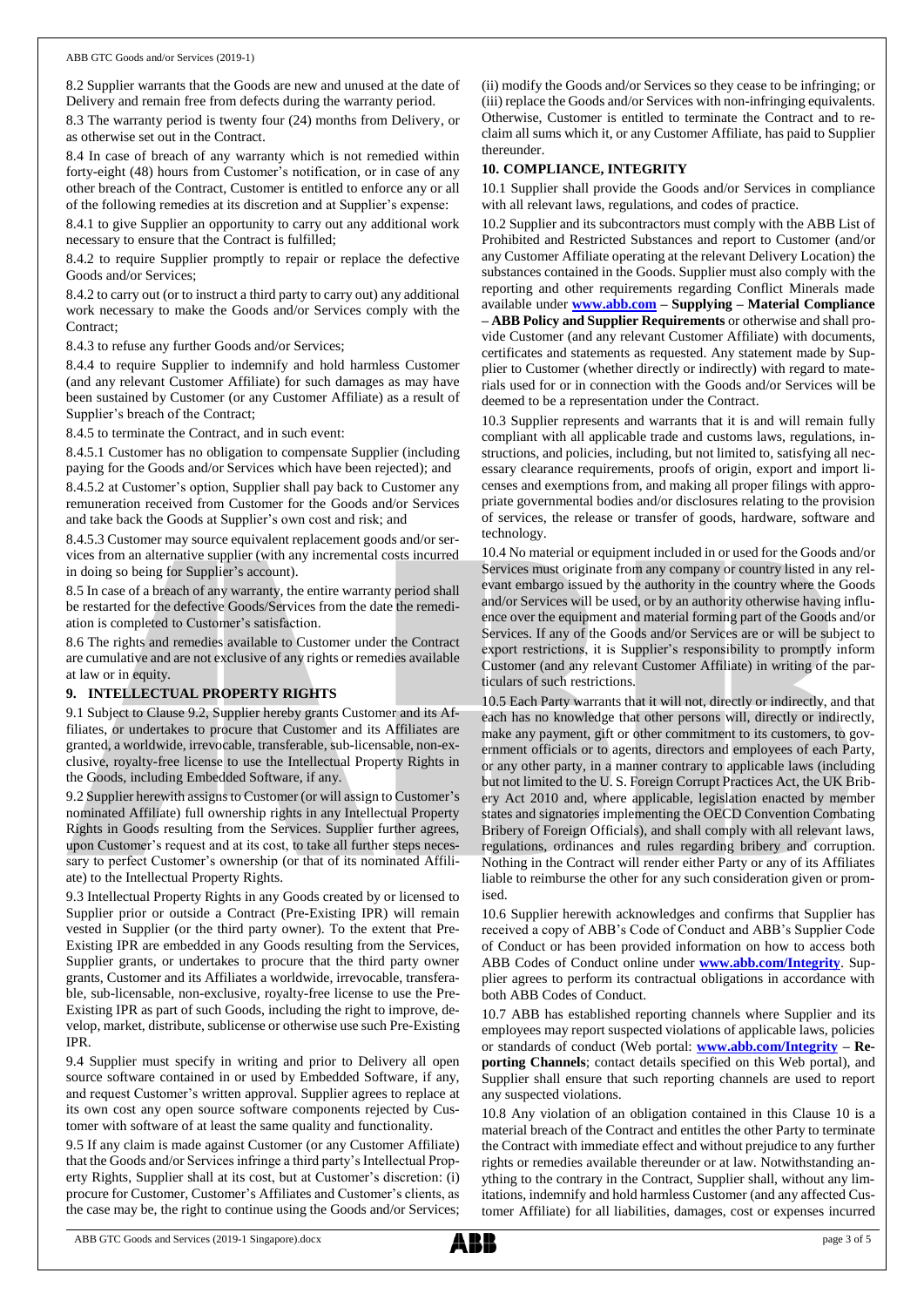as a result of any such violation and/or termination of the Contract, or arising from export restrictions concealed by Supplier.

# **11. CONFIDENTIALITY, DATA SECURITY, DATA PROTECTION**

11.1 Supplier shall keep in strict confidence all Customer Data and any other information concerning Customer's or its Affiliates' business, their products and/or their technologies which Supplier obtains in connection with the Goods and/or Services to be provided (whether before or after acceptance of the Contract). Supplier shall restrict disclosure of such confidential material to such of its employees, agents or subcontractors or other third parties as need to know the same for the purpose of the provision of the Goods and/or Services to Customer. Supplier shall ensure that such employees, agents, subcontractors or other third parties are subject to and comply with the same obligations of confidentiality as applicable to Supplier and will be liable for any unauthorized disclosures.

11.2 Supplier shall apply appropriate safeguards, adequate to the type of Customer Data to be protected, against the unauthorised access or disclosure of Customer Data and protect such Customer Data in accordance with the generally accepted standards of protection in the related industry, or in the same manner and to the same degree that it protects its own confidential and proprietary information – whichever standard is higher. Supplier may disclose confidential information to Permitted Additional Recipients (which means Supplier's authorised representatives, including auditors, legal counsel, consultants and advisors) provided always that: (i) such information is disclosed on a strict need-toknow basis; and (ii) such Permitted Additional Recipients sign with Supplier a confidentiality agreement with terms substantially similar hereto or, where applicable, are required to comply with codes of professional conduct ensuring confidentiality of such information. Supplier shall comply with, and ensure that the Permitted Additional Recipients comply with, any security procedure, policy or standard provided to Supplier by Customer or any of its Affiliates from time to time, and in particular with the ABB Cyber Security Requirements for Suppliers as made available under **[www.abb.com/Supplying/Cybersecu](http://www.abb.com/Supplying/Cybersecurity)[rity](http://www.abb.com/Supplying/Cybersecurity)**, or as otherwise set out in the Contract.

11.3 Supplier must not: (i) use Customer Data for any other purposes than for providing the Goods and/or Services; or (ii) reproduce the Customer Data in whole or in part in any form except as may be required by the Contract; or (iii) disclose Customer Data to any third party, except to Permitted Additional Recipients or with the prior written consent of Customer.

11.4 Supplier shall install and update at its own cost adequate virus protection software and operating system security patches for all computers and software utilized in connection with providing the Goods and/or Services.

11.5 Supplier shall inform Customer (and any affected Customer Affiliate) without delay about suspicion of breaches of data security or other serious incidents or irregularities regarding any Customer Data.

11.6 Supplier agrees that Customer (and any affected Customer Affiliate) may provide any information received from Supplier to other Affiliates of Customer and to third parties.

## 11.7 **Protection of Personal Data**

11.7.1 If Customer discloses Personal Data to Supplier, Supplier shall comply with all applicable data protection laws and regulations.

11.7.2 Supplier shall apply appropriate physical, technical and organizational measures to ensure a level of security of Personal Data appropriate to the respective risk and the ability to ensure the ongoing confidentiality, integrity, availability and resilience of processing systems and services.

11.7.3 Supplier agrees that it will not withhold or delay its consent to any changes to this Clause 11 which in Customer's or its Affiliates' reasonable opinion are required to be made in order to comply with applicable data protection laws and regulations and/or with guidelines and advice from any competent supervisory authority, and agrees to implement any such changes at no additional cost to Customer.

11.7.4 Supplier acknowledges that the processing of Personal Data in accordance with the Contract may require the conclusion of additional data processing or data protection agreements with Customer or its Affiliates. To the extent such additional agreements are not initially concluded as part of the Contract, Supplier, its relevant Affiliates or subcontractors shall upon Customer's request promptly enter into any such agreement(s), as designated by Customer and as required by mandatory law or a competent data protection or other competent authority.

# **12. LIABILITY AND INDEMNITY**

12.1 Without prejudice to applicable mandatory law, Supplier shall, without any limitations, indemnify and hold harmless Customer, and any affected Customer Affiliate, for all liabilities, damages, cost, losses or expenses incurred by Customer (or such Customer Affiliate) as a result of Supplier's breach of the Contract. Supplier shall, without any limitations, indemnify and hold harmless Customer and each relevant Customer Affiliate for any claim made by a third party against Customer (or such Customer Affiliate) in connection with the Goods and/or Services, including but without limitation to claims that such Goods and/or Services infringe a third party's Intellectual Property Rights. Upon Customer's request Supplier shall defend Customer (or any relevant Customer Affiliate) against any third party claims.

12.2 Supplier is responsible for the control and management of all of its employees, suppliers and/or subcontractors, and it is responsible for their acts or omissions as if they were the acts or omissions of Supplier.

12.3 Supplier shall maintain in force, and upon request provide evidence of, adequate liability insurance and statutory worker's compensation/employer's liability insurance with reputable and financially sound insurers, which however will not relieve Supplier from any liability towards Customer (or any Customer Affiliate). The insured amount cannot be considered as limitation of liability.

12.4 Customer reserves the right to set off any claims under a Contract against any amounts owed to Supplier.

# **13. TERMINATION**

13.1 Customer may terminate the Contract for convenience in whole or in part by giving Supplier thirty (30) calendar days written notice. In such event Customer shall pay to Supplier the value of the delivered but unpaid Goods and/or Services (provided that such Goods and/or Services otherwise comply with the Contract) and proven direct costs reasonably incurred by Supplier for undelivered Goods and/or Services, however in no event more than the price for the Goods and/or Services agreed under the Contract. No further compensation will be due to Supplier.

13.2 In the event of Supplier's breach of the Contract, Customer is entitled to terminate the Contract in accordance with Clause 8.4.

13.3 Customer may terminate the Contract with immediate effect by notice in writing in the event that: (i) an interim order is applied for or made, or a voluntary arrangement approved, or a petition for a bankruptcy order is presented or a bankruptcy order is made against Supplier; or (ii) any circumstances arise which entitle the court or a creditor to appoint a receiver or administrator or to make a winding-up order; or (iii) other similar action is taken against or by Supplier by reason of its insolvency or in consequence of debt; or (iv) there is a change of control of Supplier.

13.4 Upon termination Supplier shall immediately and at Supplier's expense return to Customer (or Customer's Affiliate) all Customer or Customer Affiliate property (including any Customer Data, documentation, and transfer of Intellectual Property Rights) then under Supplier's control and provide Customer (or its nominated Affiliate) with the complete documentation about the Goods and/or Services.

## **14. FORCE MAJEURE**

14.1 Neither Party (nor any Customer Affiliate receiving the Goods and/or Services) will be liable for any delay or failure to perform its obligations under a Contract if the delay or failure results from an event of Force Majeure. **Force Majeure** means an event that was not foreseeable by the affected Party (or Customer Affiliate) at the time of execution of the Contract, is unavoidable and outside the reasonable control of the affected Party (or Customer Affiliate), provided that it cannot overcome such event despite all reasonable efforts, and that it provides